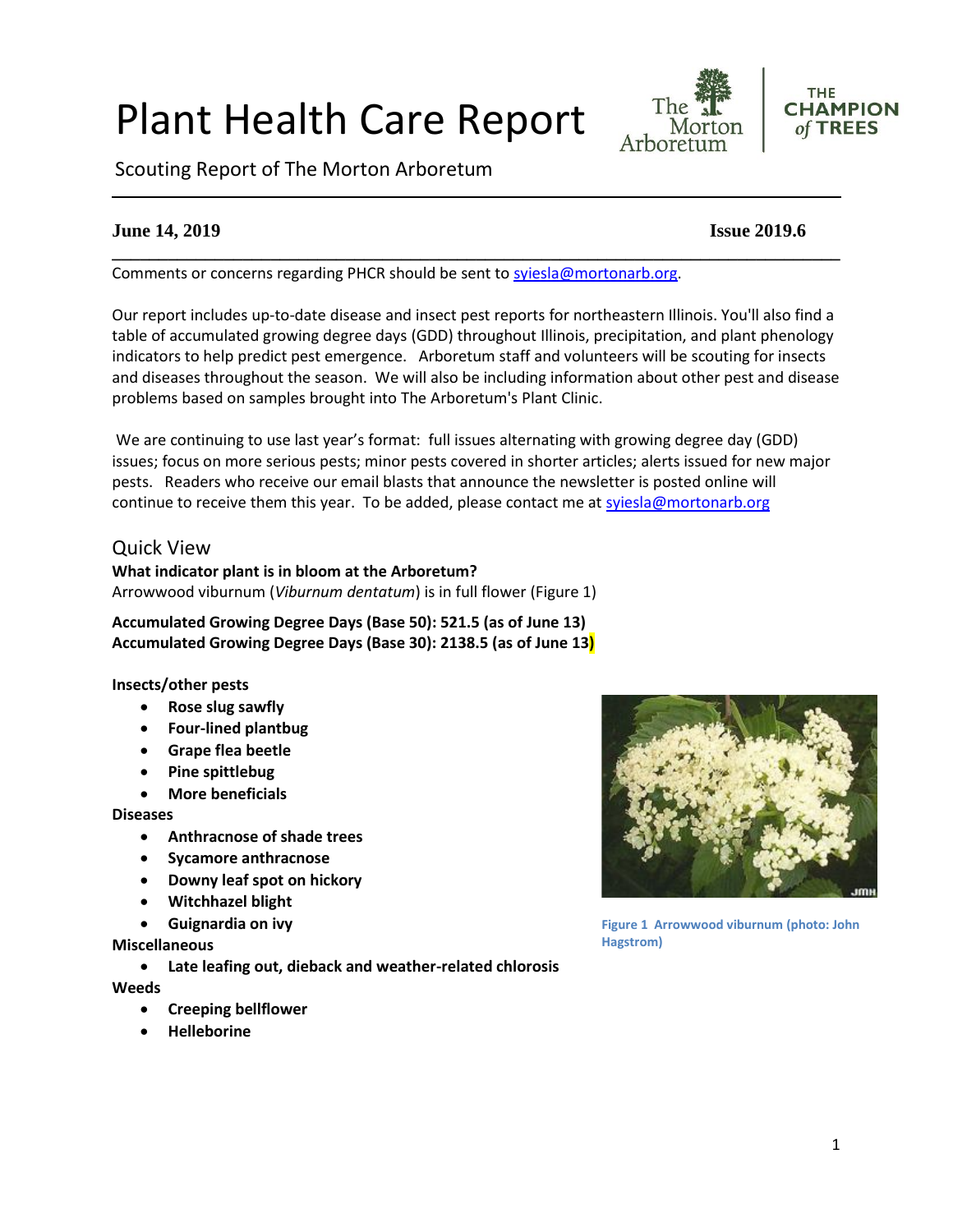# Degree Days and Weather Information

We are once again offering Lisle readings right above the Arboretum readings. The spread between these two sites shows that temperatures can vary over a short distance, which means growing degree days can be quite variable as well. To show that this happens elsewhere, we are comparing the GDD in Glencoe to those at the Botanic Garden (which is in Glencoe) and showing the differences at two locations in Waukegan.

As of June 13, we have 521.5 base-50 growing degree days (GDD). The historical average (1937-2018) for this date is 590 GDD<sub>50</sub>. Since January 1, we have had 23.88 inches of precipitation. Historical average (1937-2018) for precipitation Jan-June is 20.3 inches.

| Location                    | B <sub>50</sub> Growing Degree Days<br>Through June 13, 2019 | Precipitation (in)<br>June 7-13, 2019 |
|-----------------------------|--------------------------------------------------------------|---------------------------------------|
| Carbondale, IL*             | 1164                                                         |                                       |
| Champaign, IL*              | 903                                                          |                                       |
| Chicago Botanic Garden**    | 434                                                          |                                       |
| Glencoe*                    | 271                                                          |                                       |
| Chicago O'Hare*             | 608                                                          |                                       |
| Kankakee, IL*               | 707                                                          |                                       |
| Lisle, IL*                  | 639                                                          |                                       |
| <b>The Morton Arboretum</b> | 521.5                                                        | 4"                                    |
| Quincy, IL*                 | 927                                                          |                                       |
| Rockford, IL*               | 550                                                          |                                       |
| Springfield, IL*            | 938                                                          |                                       |
| Waukegan, IL* (60087)       | 437                                                          |                                       |
| Waukegan, $IL*(60085)$      | 490                                                          |                                       |

\*\*Thank you to Chris Henning, Chicago Botanic Garden, for supplying us with this information.

\*We obtain most of our degree day information from the GDD Tracker from Michigan State University web site. For additional locations and daily degree days, go t[o http://www.gddtracker.net/](http://www.gddtracker.net/)

# **How serious is it?**

This year, articles will continue to be marked to indicate the severity of the problem. Problems that can definitely compromise the health of the plant will be marked "serious".Problems that have the potential to be serious and which may warrant chemical control measures will be marked "potentially serious". Problems that are seldom serious enough for pesticide treatment will be marked "minor". Articles that discuss a problem that is seen now, but would be treated with a pesticide at a later date will be marked "treat later". Since we will cover weeds from time to time, we'll make some categories for them as well. "Aggressive" will be used for weeds that spread quickly and become a problem and "dangerous" for weeds that might pose a risk to humans.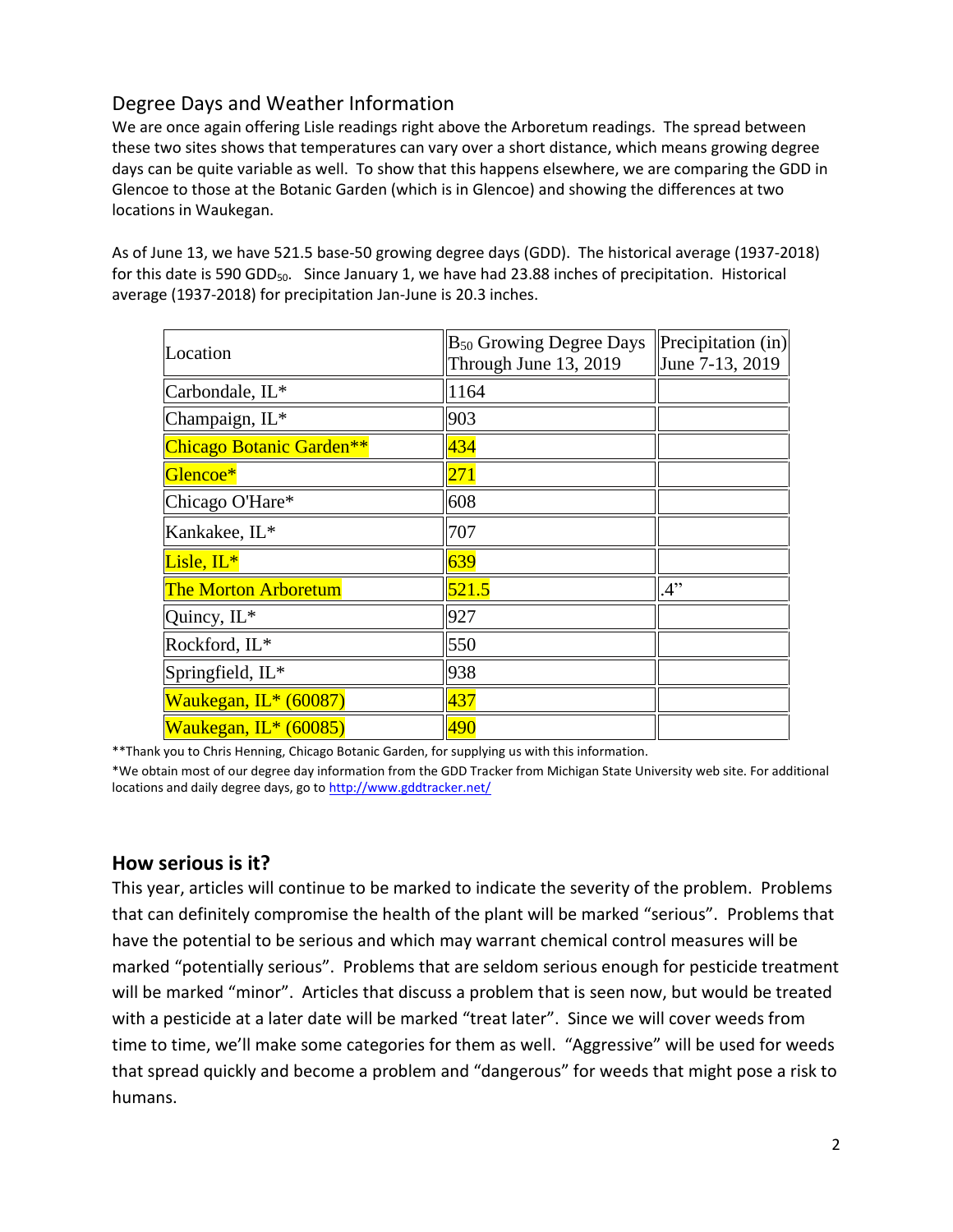# **Pest Updates: Insects**

## **Rose slug sawfly (minor)**

Some years, the rose slug sawfly (*Endelomyia aethiops*) is a big problem on roses. We have only had a few cases reported to us this year. The rose slug sawfly feeds on the upper layers of the leaf, leaving behind the lower epidermal layer and creating a "windowpane" effect (fig. 2). The larvae are greenish yellow with orange heads and are about ½ inch long when fully grown. They resemble caterpillars but are not. They are covered in slime



**Figure 2 Rose slug sawfly damage and sawfly larva**

that helps protect them from predators. When larvae mature, they lose their slimy coverings. Around mid-June, larvae will drop to the ground to pupate.

**Management:** Minor infestations of rose slug sawfly can be controlled by using a forceful jet of water to dislodge the sawfly larvae or by handpicking. Although this insect looks like a caterpillar, it is not, so *Bacillus thuringiensis* var. *kurstaki* (Btk) will NOT control this pest. This insect will be pupating soon (or may be already doing so). The damage may be present, but the insect may not be.

## Good website:<http://hort.uwex.edu/articles/roseslug-sawfly>

## **Four-lined plantbug (minor)**

Be looking for the four-lined plantbug (*Poecilocapsus lineatus*). The nymphs are out, and we

are seeing feeding damage on a wide range of plants. This insect feeds on 250 species, including many kinds of perennials, vegetables, and shrubs such as bluebeard, forsythia, and sumac. Feeding injury is frequently mistaken for leaf spots. Four-lined plantbugs have piercing, sucking mouthparts which they use to break plant cells and then flush the feeding wound with digestive juices. Damage appears as dark leaf spots which subsequently turn translucent (fig.3). The damage is more serious on herbaceous



**Figure 3 Four-lined plantbug damage**

plants than on woody plants. Sometimes by the time the damage is noticed, the insect isn't there anymore. Both nymphs and adults feed on leaves, creating the spots.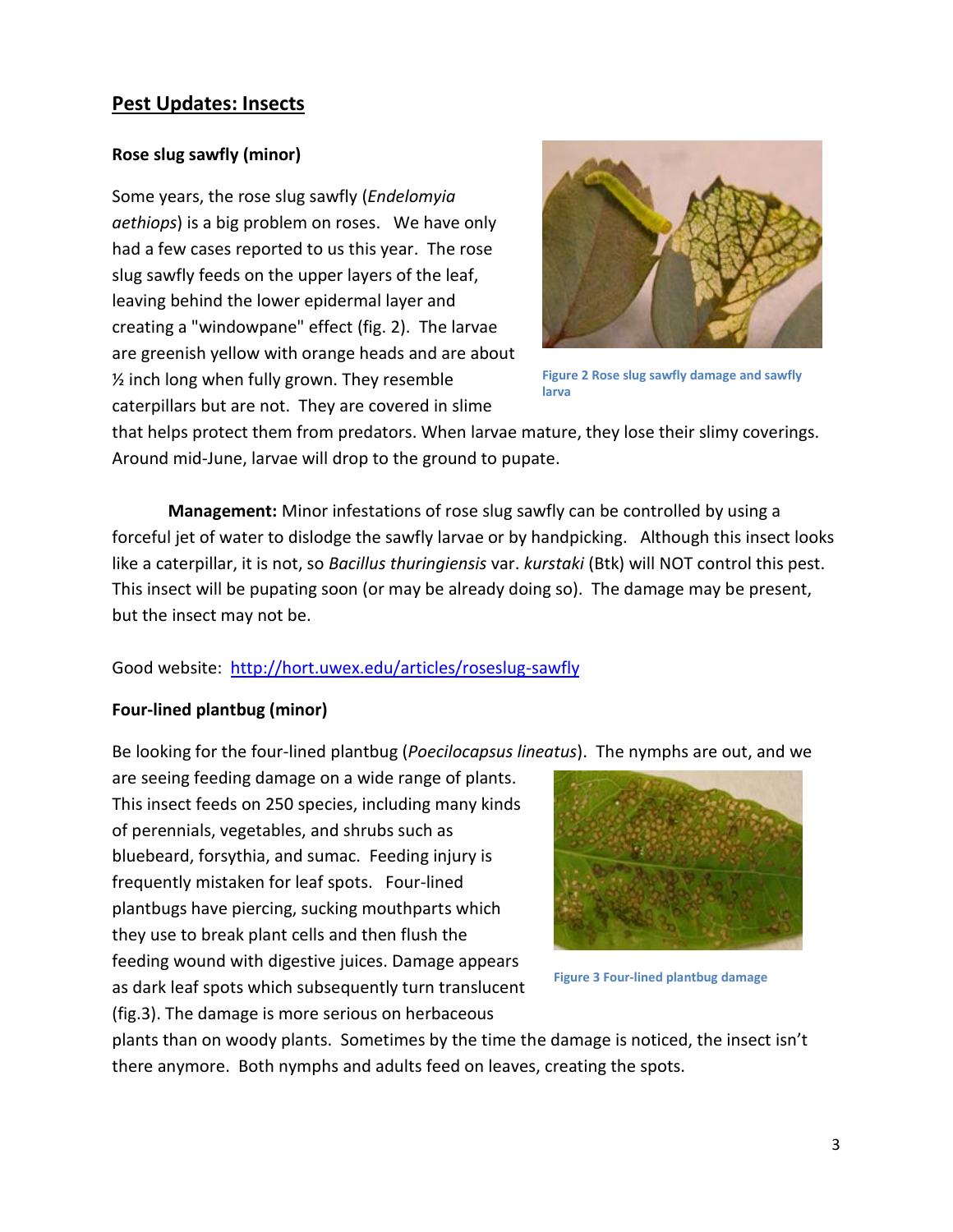Nymphs are red and will develop dark wing pads as they mature. The adult stage is 1/4" to 1/3" long and has four longitudinal black lines on its yellow or green back (fig. 4), thus the name. It's quite a shy insect that scurries away when you try to find it. The insect overwinters as eggs laid in slits cut into plant shoots. There is one generation per year.



**Figure 4 Four-lined plantbug adult**

**Management:** Some people try to hand-pick these insects, but their timidity makes them difficult to catch. Small populations don't generally need to be controlled

Good website: <https://extension.umn.edu/yard-and-garden-insects/four-lined-plant-bugs>

## **Grape flea beetle (minor)**

Our scouts found grape flea beetle (*Altica sp.*) on summer grape (*Vitis aestivalis*) on the grounds both this year and last. We mention it for a couple of reasons. First, if you grow grapes, this insect is not a friend of yours. Luckily, it is considered a secondary pest of grapes, so not one that will wreck your vineyard, but still not wanted. Adults feed on the buds in early spring for a limited time. The larvae will feed on leaves later in the season, but they generally do minimal damage.

The second reason that we mention this pest is that the larvae look a lot like the larvae of the viburnum leaf beetle (VLB). So, if you see something that looks like VLB larvae on your grapes, it is not viburnum leaf beetle, it is grape flea beetle. VLB has NOT moved to a new host.

**Management:** This pest tends to do little damage, so management is seldom needed. If you do need to use insecticides, the most important time to control would be in spring when they attempt to feed on new buds of grape.

Good website: <https://articles.extension.org/pages/31592/grape-flea-beetle-altica-chalybea>

## **Pine spittlebug (potentially serious)**

Spittlebugs are fairly common in our area and seen on a wide range of herbaceous hosts. Most of them are not of much concern. However, the spittlebugs found on conifers can do significant damage if the population is high. Spittlebugs can be identified by the frothy white mass (fig. 5) they produce on foliage and twigs. The spittle, consisting of plant juices, is made by the immature bug to keep it



4

**Figure 5 Pine spittlebug**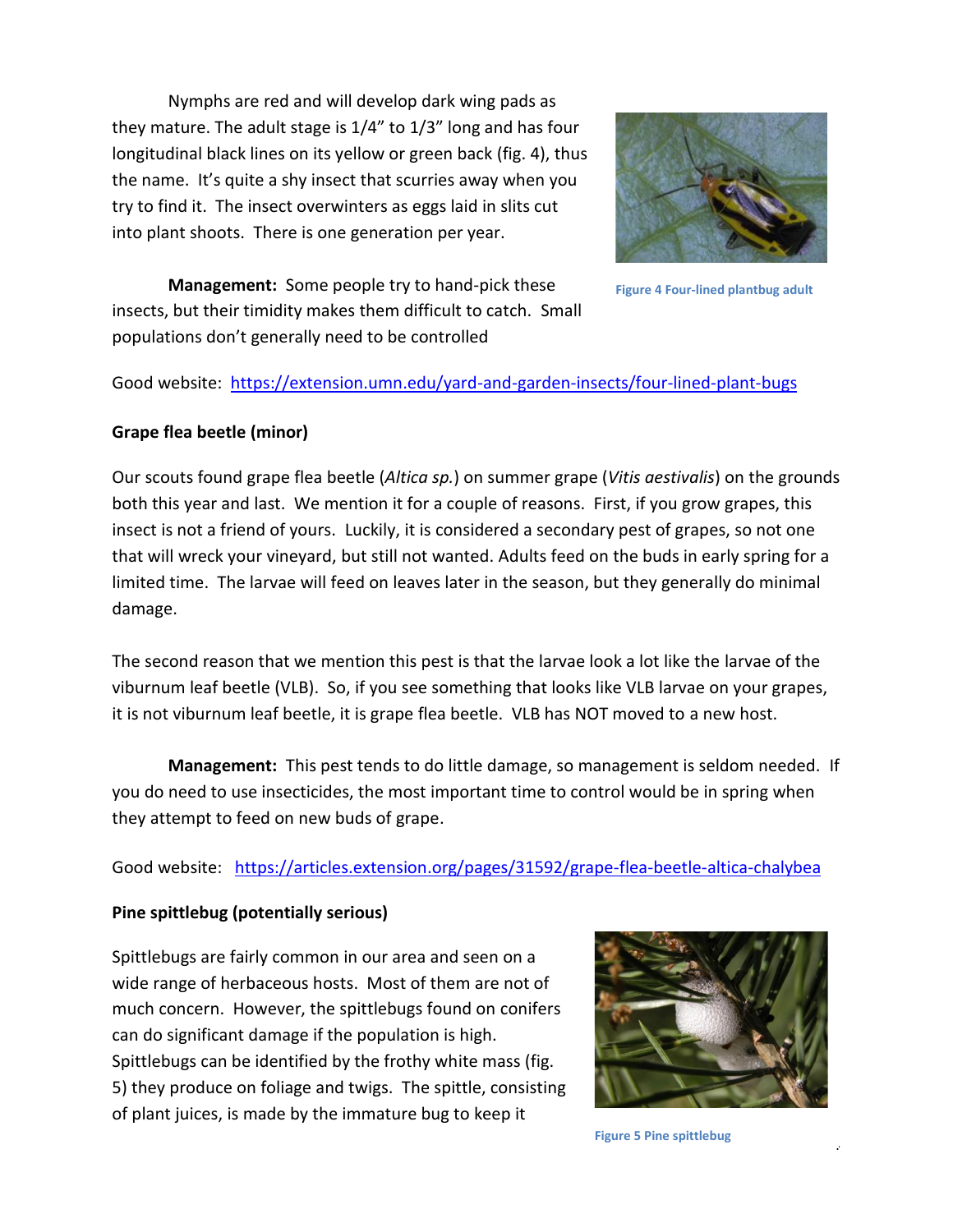moist and protect it from its enemies. Damage is most serious on younger trees.

**Management:** High populations of pine spittlebug can be damaging, but can be managed by hosing the plants down forcefully with water. This may need to be repeated a few times. An insecticide may be needed to prevent damage to the tree when populations are high.

Good website: <https://extension.umd.edu/hgic/spittlebugs-trees-and-shrubs>

## **More beneficials**

There is good news in the insect world. Our scouts are finding beneficial insects on a regular basis. They found ladybugs newly hatched out of their eggs. The scouts have also found assassin bugs twice this season. These insects are our friends because they prey on other insects that we don't like. This is just a reminder to know which insect you have before you try to kill it.

## **Pest Updates: Diseases**

## **Anthracnose (minor)**

Rain has been over-abundant this season. With a season this rainy, it is no surprise that anthracnose is already showing up. Anthracnose is primarily a foliar disease affecting many deciduous trees including ash, elm, oak, and maple. We are getting a number of reports of it on maple and oak, and the leaves are heavily spotted. Often, we don't see a lot of defoliation with anthracnose (except for sycamore anthracnose). This year looks like it might be a different case. Some of the maples that have been reported with anthracnose are shedding a few leaves. This will not be fatal, but it will put some additional stress on trees as their "food factories", the leaves, drop off prematurely. The food that trees make



**Figure 6 Anthracnose on oak**

for themselves is different from what fertilizers provide, so extra fertilization is not warranted.

The fungi are able to infect the young, tender leaves, especially during cool and wet springs, like we've been having this year. The disease is caused by several different fungi*.* The fungi are host specific, so the maple fungus doesn't infect oak trees, and so on. Symptoms vary with the plant host, weather, and time of year when infection occurs, but this disease often produces brown or black blotches (fig. 6) and curled or twisted leaves. Infection is more severe when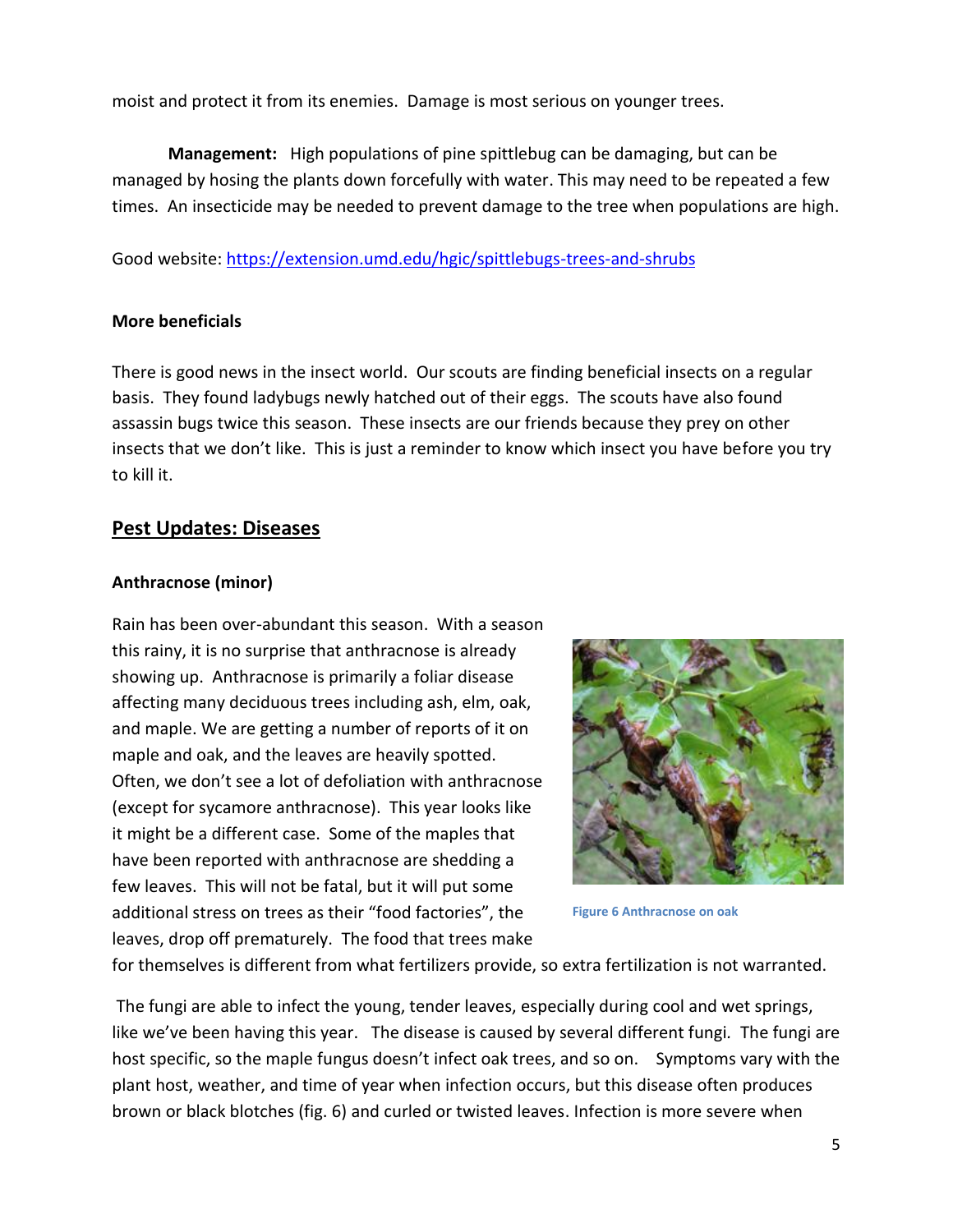prolonged spring rains occur after new growth is produced. Although the symptoms appear in late spring into the summer, the initial infection took place in the early spring at bud break and before the leaves hardened off. Once the symptoms show up, it is too late for any chemical applications to be effective.

**Management:** Cultural methods are usually sufficient to reduce the severity of anthracnose in our region. These include:

- Pruning trees to open up the canopy for better air circulation.
- Maintaining tree vigor with proper watering during times when rain is inadequate.
- Mulching around the base of the tree (always keep mulch away from the trunk).
- In the fall, cleaning up and destroying fallen leaves to reduce the source of inoculum.

#### Good website:

[http://www.mortonarb.org/trees-plants/tree-and-plant-advice/help-diseases/anthracnose](http://www.mortonarb.org/trees-plants/tree-and-plant-advice/help-diseases/anthracnose-shade-trees)[shade-trees](http://www.mortonarb.org/trees-plants/tree-and-plant-advice/help-diseases/anthracnose-shade-trees)

## **Sycamore anthracnose (potentially serious)**

Anthracnose is more serious on sycamore, so we are giving it an article of its own. At first, the cold season was just making sycamores leaf out slowly. Now sycamore anthracnose is killing the leaves that finally did come out. The disease may be noticeable now as these large trees are covered with shriveled leaves (fig. 7). Sycamore anthracnose is caused by the fungus *Apiognomonia veneta,* and is more serious than the anthracnose we see on other shade trees. Sycamore anthracnose is common when we have cool, wet weather during leaf development. Considerable defoliation may occur in late spring, but trees normally bounce back and produce a second set of leaves in early



**Figure 7 Young leaf killed by anthracnose (left)**

July that remain disease-free. We have actually seen a little of this starting to happen already on a couple of trees. Leaves that are infected in early spring often turn brown to black and shrivel while still small, and this may be mistaken for frost damage. Leaves that are infected in late spring may show brown foliar lesions that extend along the veins, often in V-shaped patterns. The leaves turn brown and may drop prematurely.

There are two other stages of this anthracnose: shoot and leaf blight and canker formation. Shoot and leaf blight results when the pathogen enters succulent shoots. It causes the rapid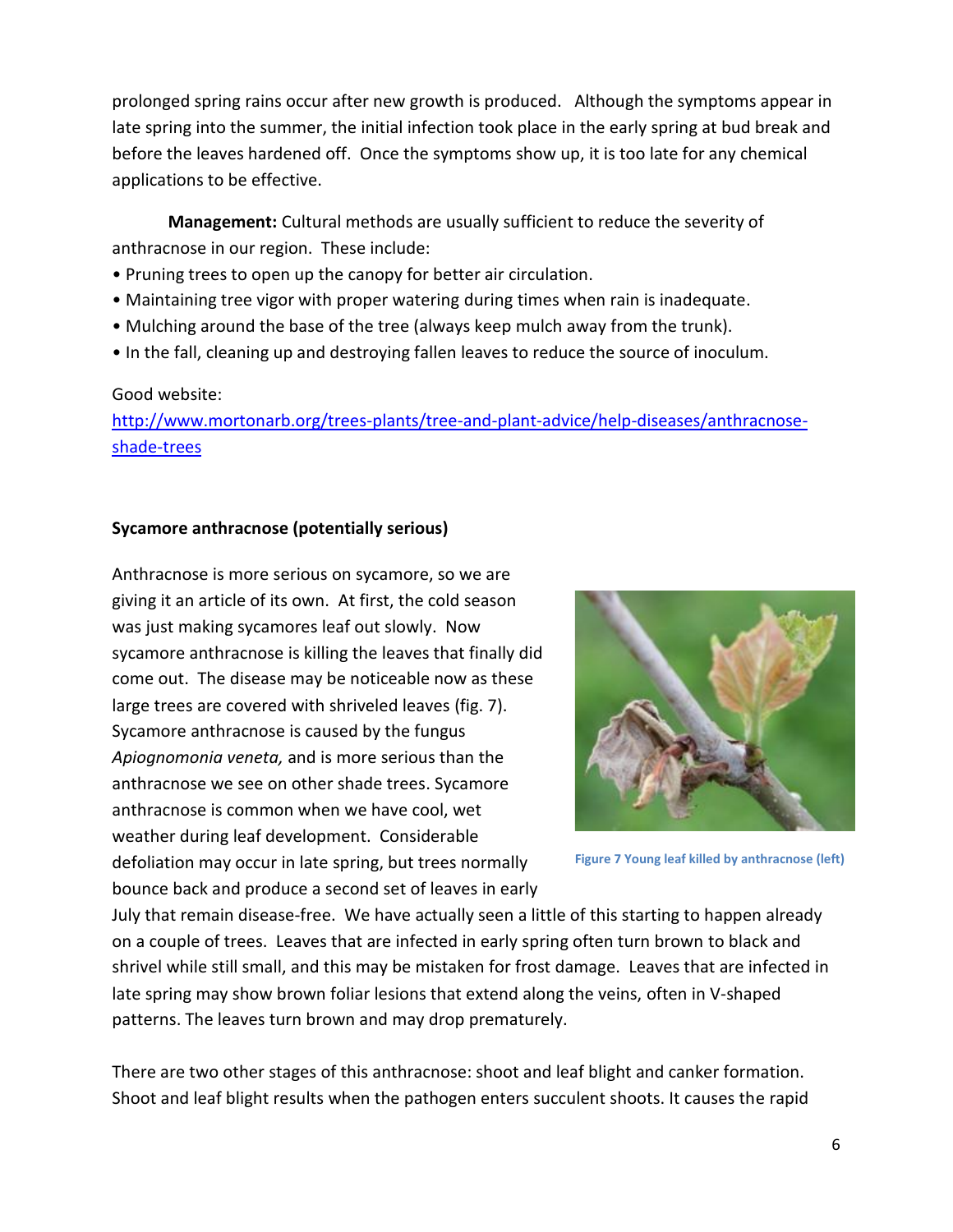death of expanding shoots and leaves. The pathogen overwinters in twigs and is active

whenever temperatures are high enough in the fall, winter, and spring. During winter, cankers (fig. 8) form on infected shoots and kill the buds. Repeated infection results in deformed shoots and witches brooms (dense clusters of twigs). Although this disease can weaken trees and increase their susceptibility to attack by other pathogens and pests, it is not lethal.

**Management:** Dead twigs should be pruned as they develop throughout the growing season. Rake and discard fallen leaves to reduce the source of inoculum. It is impractical to spray fungicides on large trees, but for



**Figure 8 Stem canker caused by anthracnose**

smaller, specimen trees, the disease can be controlled with fungicides applied as leaves are opening. Systemic fungicide injections can also be used. If you want to plant a *Platanus* species and don't want to worry about sycamore anthracnose, you can plant a hybrid planetree that is resistant to the disease. Two common cultivars can be seen on the Chicagoland Grows website (<http://www.chicagolandgrows.org/trees/planetrees.php>)

Good website: [http://www.mortonarb.org/trees-plants/tree-and-plant-advice/help](http://www.mortonarb.org/trees-plants/tree-and-plant-advice/help-diseases/anthracnose-shade-trees)[diseases/anthracnose-shade-trees](http://www.mortonarb.org/trees-plants/tree-and-plant-advice/help-diseases/anthracnose-shade-trees)

## **Downy leaf spot on hickory (minor)**

Downy leaf spot, also known as white mold or white leaf spot, caused by the fungus *Microstroma juglandis*, has been found on hickory (*Carya* sp.). Powdery, white, fuzzy spots that are more concentrated near the leaf veins are forming on the underside of the leaf surface (fig. 9). Corresponding chlorotic spots appear on the upper leaf surface. These spots vary in size and may coalesce to form large angular lesions. The fungus may also cause witches' brooms near the ends of branches with stunted and yellowish leaves that may drop in early summer.



**Figure 9 Lower surface of leaf showing white spots**

**Management:** Downy leaf spot attacks hickories and walnuts but is not a significant threat to the trees. Witches' brooms can be pruned to improve the appearance of the tree. Chemical management is not recommended.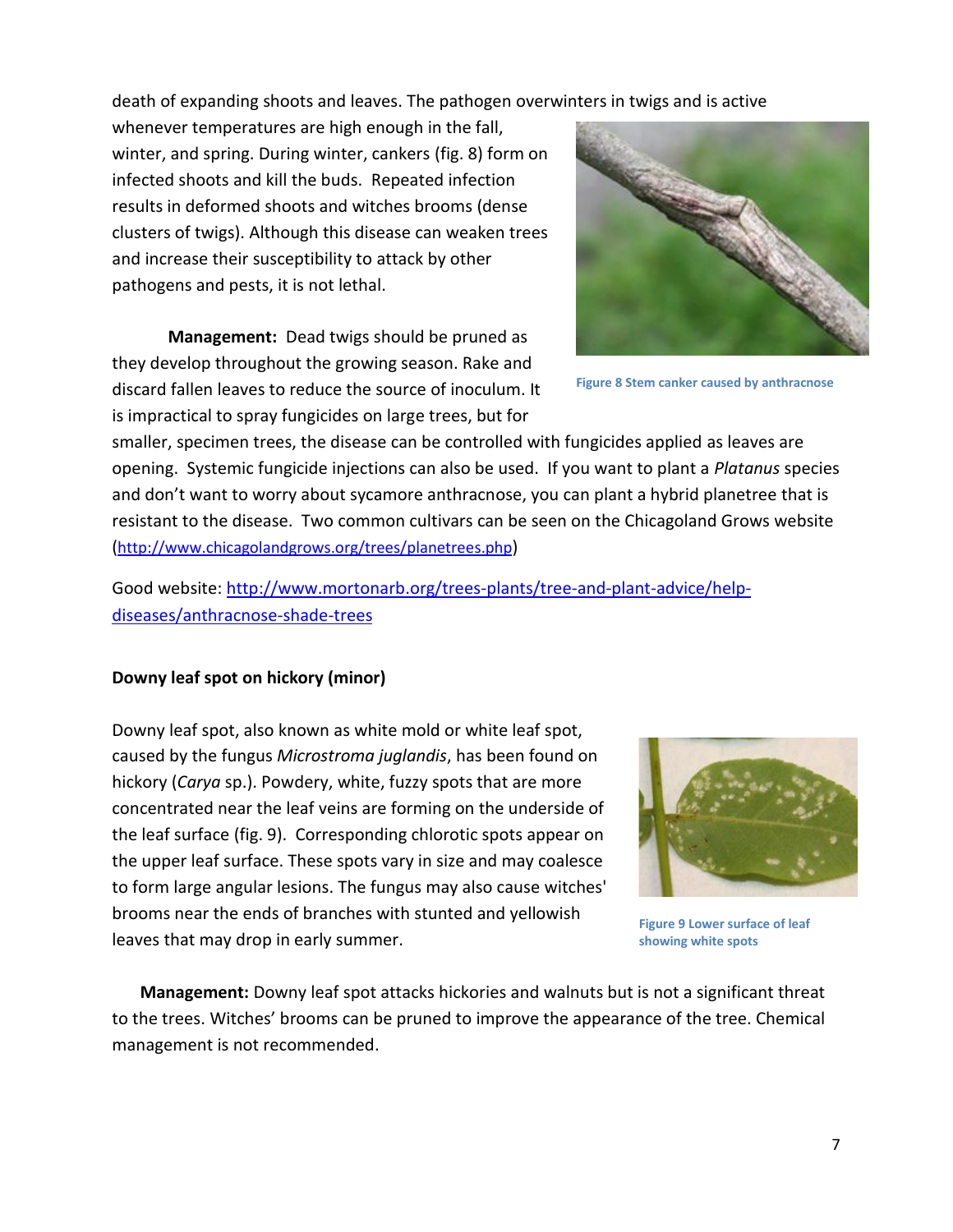## **Witchhazel blight (potentially serious)**

We are seeing symptoms of blight on witchhazel (*Hamamelis* x *intermedia*), caused by the

fungus *Phyllosticta hamamelidis.* In the past, we have reported this as a leaf spot or blotch because the primary symptom has been irregular leaf blotches with very narrow dark-brown margins. The lesions often, but not always, begin at the leaf base and extend upward and outward eventually covering the entire leaf (fig. 10). This year we are reporting it as a blight as we are seeing a more severe infection that is killing the tip of the twig and all the attached leaves. This disease can defoliate witchhazels when severe.



**Figure 10 Witchhazel blight**

 **Management:** Prune branches and give plants ample space to improve air circulation. This fungus overwinters in fallen leaves, therefore rake and destroy leaves to reduce the source of inoculum. Fungicides can be applied in spring when leaves emerge.

## *Guignardia* **on ivy (minor)**

Boston ivy (*Parthenocissus tricuspidata*) are showing up, infected with a leaf spot caused by

*Guignardia bidwellii.* The spot is relatively round with a dark margin (fig. 11). The dark fruiting bodies can also be found in this leaf spot. This disease also affects Virginia creeper (*Parthenocissus quinquefolia*). While this disease is fairly minor on ornamental plants, it also causes black rot of grapes, which is more serious.

**Management:** Removing fallen leaves may help to destroy the overwintering inoculum. On Boston ivy and Virginia creeper, removing badly infected leaves may help. Improving air flow may also help, since the spores are spread and germinate under moist to wet conditions.

Good website: <http://hort.uwex.edu/articles/guignardia-leaf-spot>



**Figure 11 Guignardia on Virginia creeper**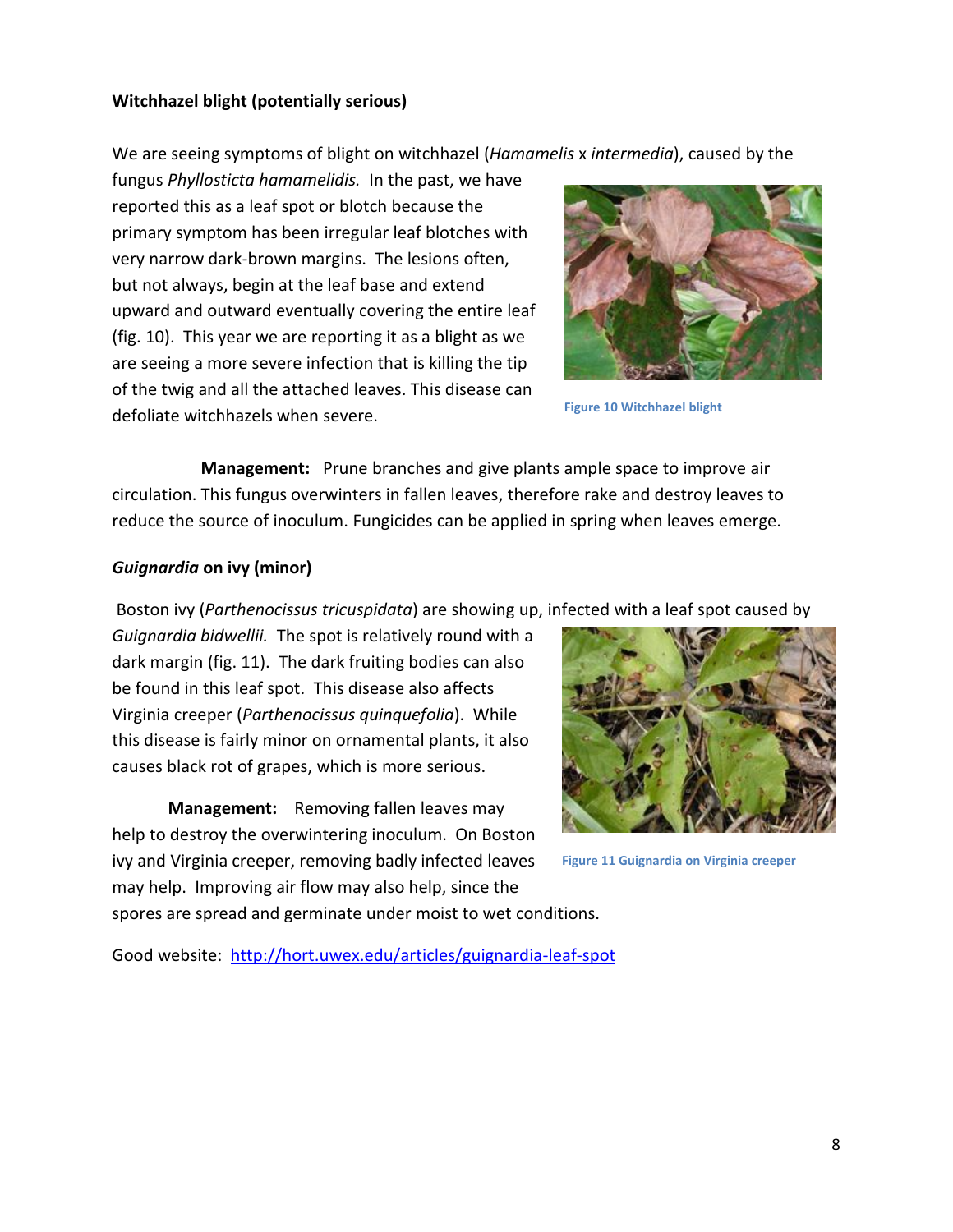# **Miscellaneous**

## **Late leafing out, dieback and weather-related chlorosis**

One of the most popular questions in Plant Clinic this season has been "Why is my (name of

plant) leafing out slowly/having dead twigs/turning yellow?" (fig. 12) We have seen serious dieback on a number of woody plants including boxwood (covered in issue 3, May 3), Japanese maple and burning bush. We have had stressful weather years since at least 2012, topped off with a brutal winter and an up and down spring, where the temperature was 80 degrees in the third week of April and below freezing (with snow) during the last weekend



**Figure 12 Tree struggling to leaf out**

of April. It is no wonder that some plants are struggling.

To add insult to injury, we have had amazing amounts of rain, and many soils have been saturated. Roots need air as well as water and so roots many not be functioning properly. This means they are unable to bring water and nutrients up to the plant. This can lead to wilting of new foliage as well as chlorosis (yellowing) of leaves. We are even seeing leaves turn white on burning bushes. Some trees and shrubs also have cankered stems that are cutting off the water supply. Cankered stems may have broken or peeling bark, sunken areas or discolored bark. These stems need to be cut out. Clean pruning tools between cuts to minimize spread of these diseases.

This will be a year of a lot of pruning and waiting. It is always a good idea to prune out dead wood and cankered branches. Many plants will be able to recover partially or fully, but others will not be able to. We do not recommend fertilizing these plants. If the roots are compromised and not taking up water from the soil, they won't be able to take up nutrients either.

# **Weeds**

## **Creeping bellflower (aggressive)**

For the last few years, we have been receiving reports of an annoying weed making itself known in flower gardens and lawns. There are actually two plants that are nearly identical, ladybells (*Adenophora* spp.) and creeping bellflower (*Campunula rapunculoides*). The two plants differ only by a small structure within the flower. Ladybells and creeping bellflower are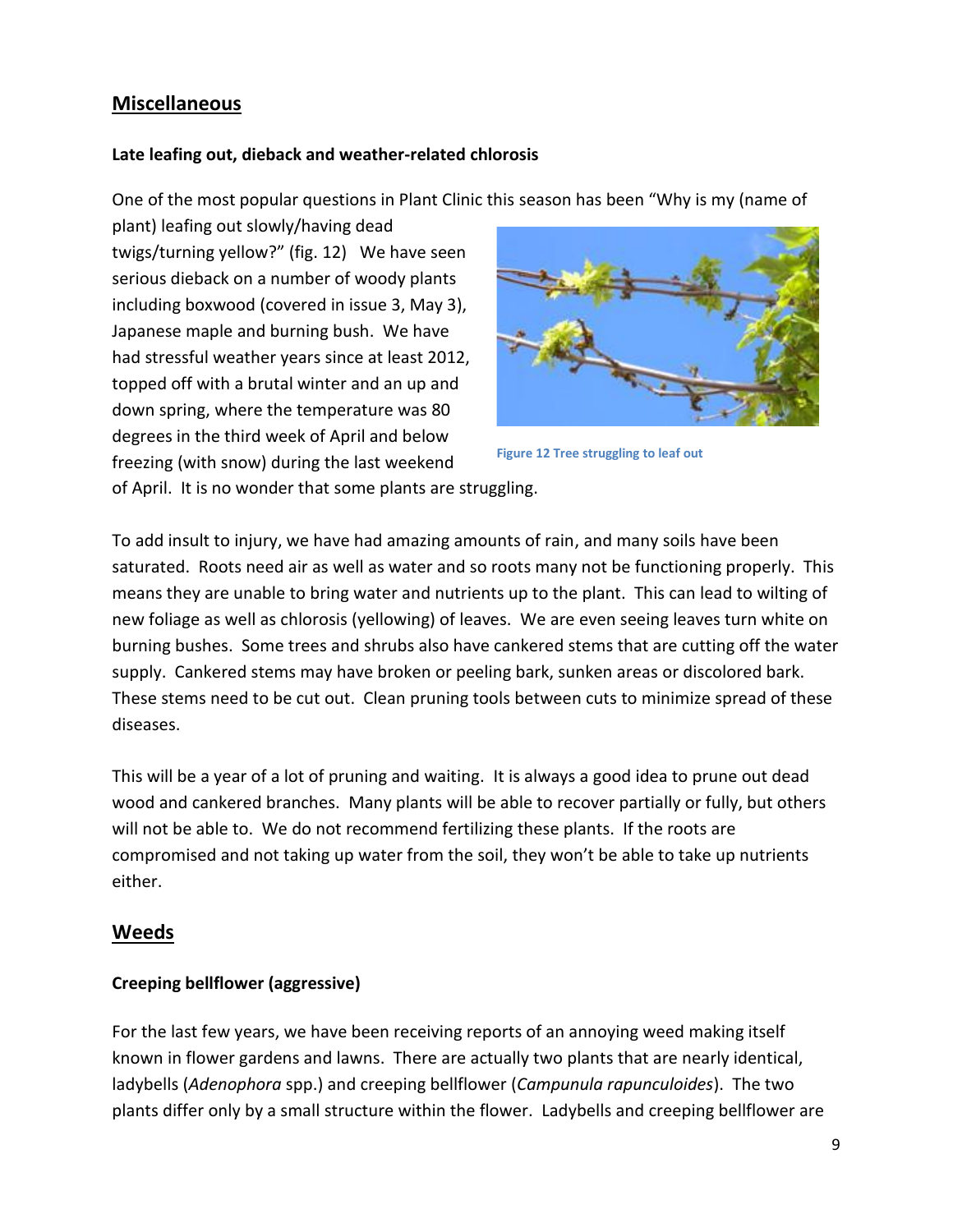closely related, but on doing a little research, it seems that the creeping bellflower may be the

'bad seed' of this family. It is the one that seems to be overly aggressive. Unfortunately, because the plants are so identical, if a friend shared some ladybells with you from her garden, you may actually have creeping bellflower.

Young plants have leaves that are heart-shaped to lance-shaped (fig. 13). This innocent looking plant has fleshy roots growing horizontally under the soil. These fleshy roots help to spread the plant and before you know it you have a healthy patch



**Figure 13 Leaves of creeping bellflower**

of them in your flower bed. If the plants are not removed, a flowering stalk with purple, nodding, bell shaped flowers will form.

**Management:** Plants can be removed manually through digging, but any roots left will continue to produce new plants. As new plants develop and are actively growing, spray them with a weed killer containing glyphosate. Glyphosate will be absorbed by the leaves and taken down to kill out the roots. Do not get the glyphosate on desirable plants as it will kill them as well.

# **Helleborine (aggressive)**

When is an orchid a bad thing? When it is helleborine (*Epicactus helleborine*), a non-native orchid. Last year, the Plant Clinic at The Morton Arboretum received several calls on this orchid turned weed. One of our volunteers has let us know it is showing up again this year. Why is it a weed? It spreads underground very aggressively via fleshy rhizomes. Large patches can develop quickly. Helleborine grows up to three feet tall and has a thick stem with dark green leaves that clasp the stem. The leaves are lance-shaped and up to six inches long. The flowers do look like orchids and vary in color, with a mix of green, pink and purple (fig. 14). Numerous flowers are produced on a spike.



**Management:** Individual plants may be dug up, but you must be careful to get all of the underground structures

**Figure 14 Flowers of helleborine (photo: Rob Routledge, Sault College, bugwood.org**

or the plant will re-sprout. Various University websites indicate that glyphosate may not be successful when used as a single treatment. Re-application will most likely be needed. To get